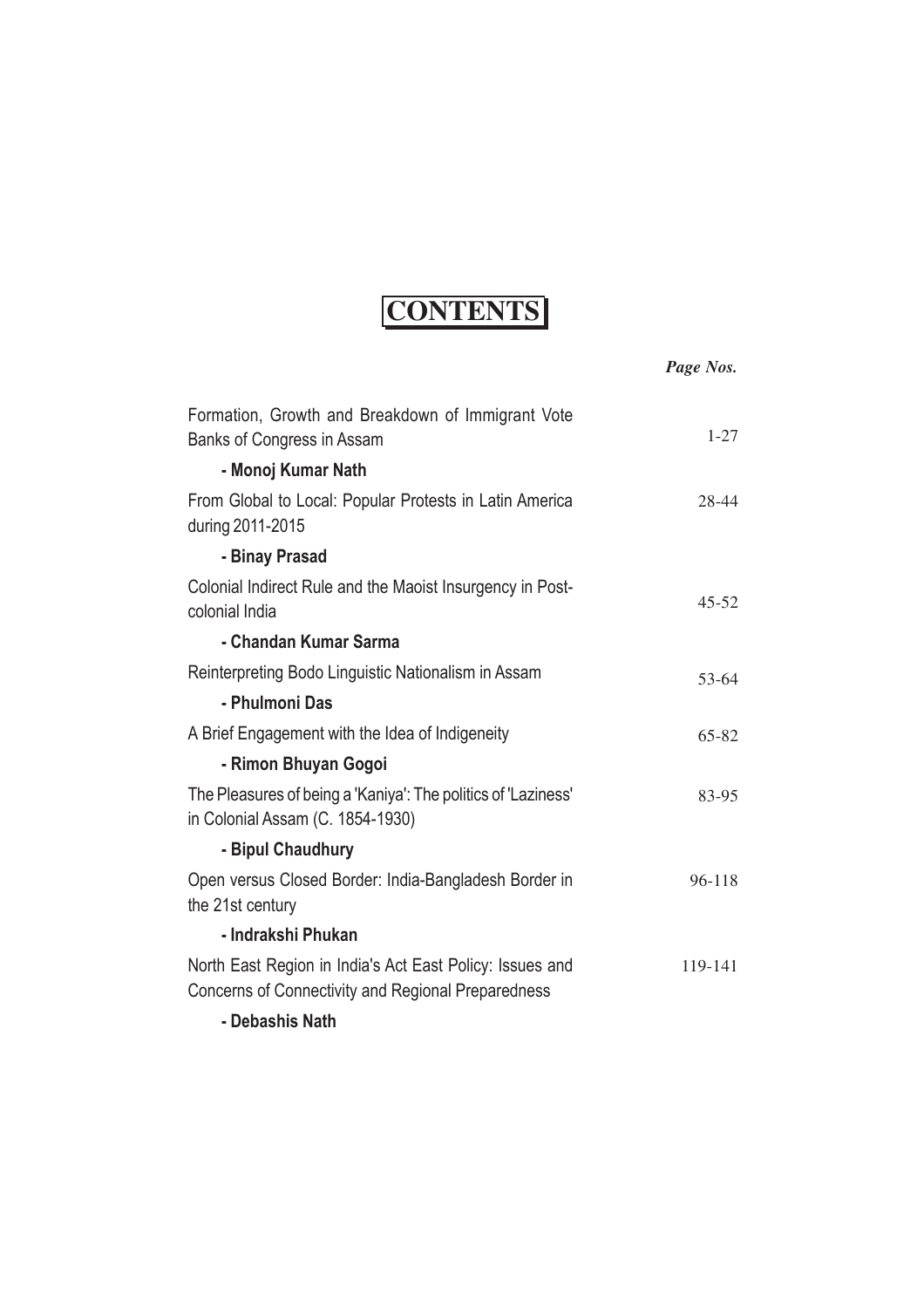|                                                                                                                                                                      | Page Nos. |
|----------------------------------------------------------------------------------------------------------------------------------------------------------------------|-----------|
| Globalization, Tea Industry and Trade Unionism: an Overview<br>with special reference to Assam Chah Karmachari Sangha<br>(ACKS)<br>- Satyadeep Lahkar<br>- Borun Dey | 142-150   |
| Changing Global Order and Chinese Global Governance<br>Perspective: The Future of Multilateralism                                                                    | 151-179   |
| - Bhupendra Kumar                                                                                                                                                    |           |
| Political and Economic Empowerment of Women through Self-<br>Help Group: A Framework of Understanding                                                                | 180-202   |
| - Janardan Borah                                                                                                                                                     |           |
| Gender and Identity in Literature from India's Northeast                                                                                                             | 203-218   |
| - Mridul Bordoloi                                                                                                                                                    |           |
| The Making of Jorhat: Understanding the patterns of migration<br>and settlement (2500 BC to 1947AD)<br>- Kishor Goswami<br>- Raktim Ranjan Saikia                    | 219-236   |
| Dam(n)ed the Kopili: Reflections and Implications                                                                                                                    | 237-250   |
| - Priyanka Sharma                                                                                                                                                    |           |
| Role of State in enabling Healthcare Coordination in India during<br>Covid-19 Pandemic                                                                               | 251-263   |
| - Pooja Sharma                                                                                                                                                       |           |
| Making of traditional rice beer among tribal communalities of<br>Northeast India with reference to 'Hor-Alang' of the Karbi<br>community                             | 264-272   |
| - Tarun Dutta                                                                                                                                                        |           |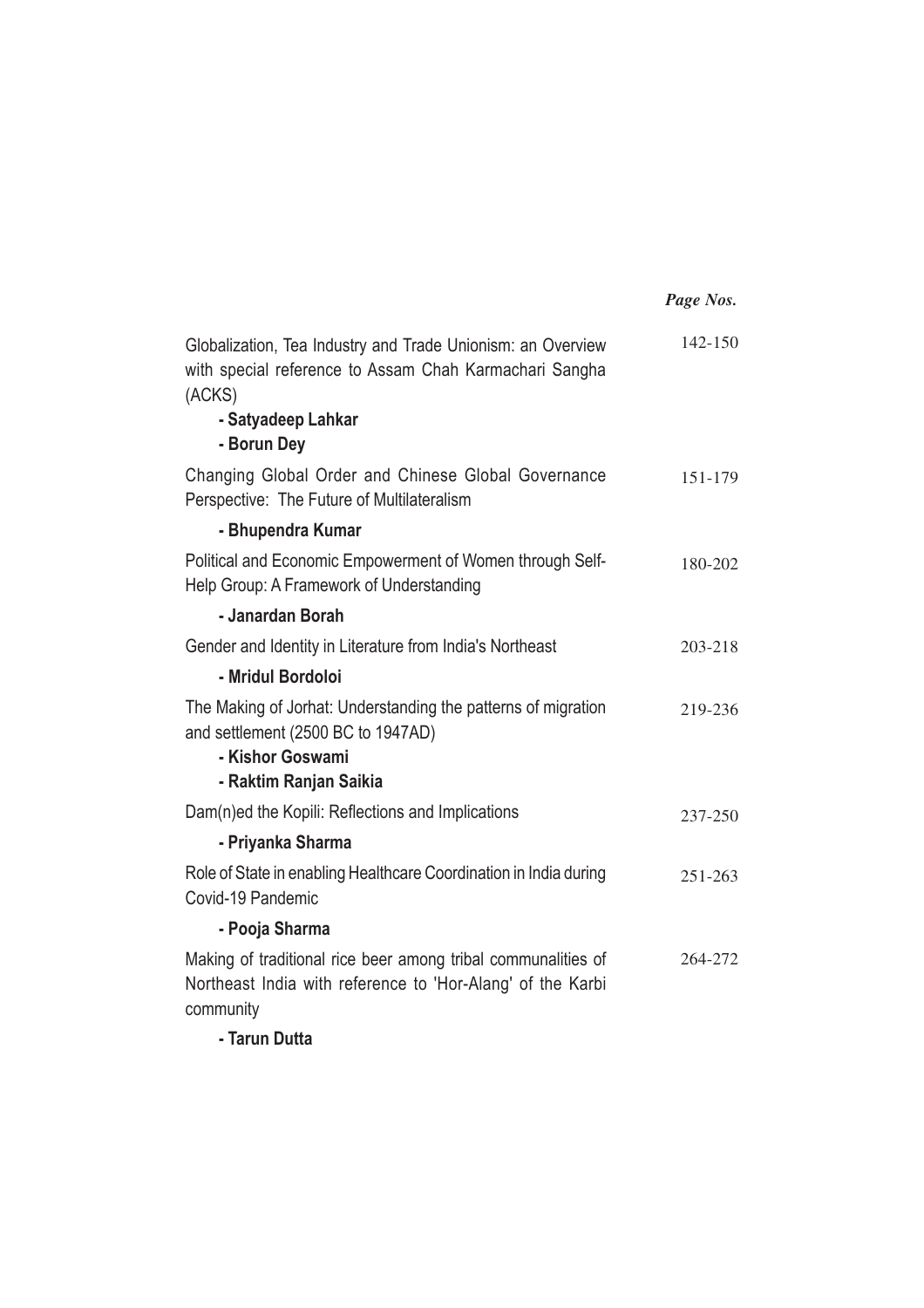|                                                                                                                                                         | Page Nos. |
|---------------------------------------------------------------------------------------------------------------------------------------------------------|-----------|
| Prospects of Gandhian World Order in a Violence-Stricken<br>World                                                                                       | 273-282   |
| - Dibyajyoti Dutta                                                                                                                                      |           |
| Troubled Periphery - Crisis of India's North East by Subir<br>Bhaumik, New Delhi: SAGE Publications India Pvt. Ltd.,<br>Paperback Edition, 2015; pp 305 | 283-297   |
| - Sun Gogoi                                                                                                                                             |           |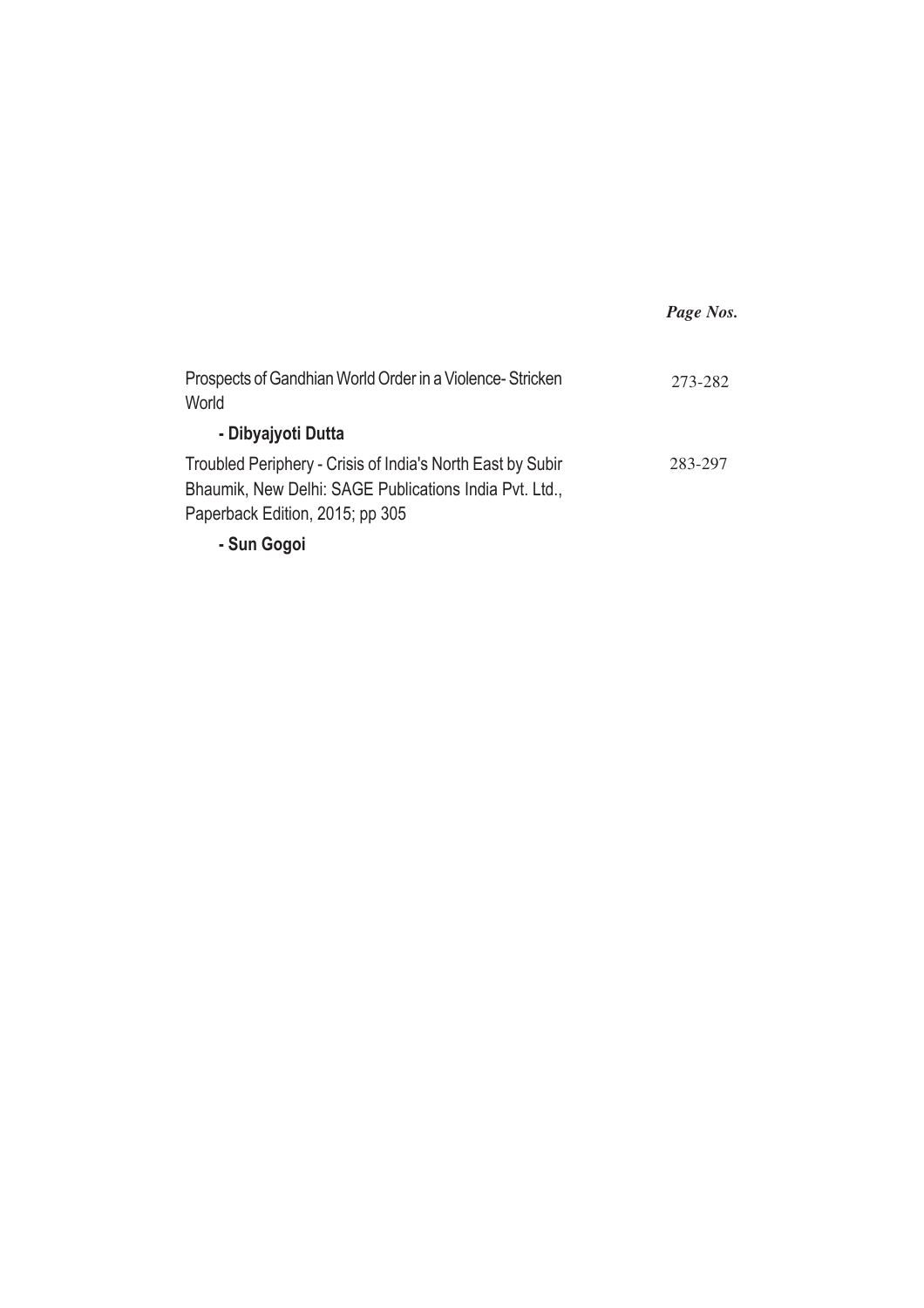## **CONTRIBUTORS**

- **Monoj Kumar Nath,** Associate Professor, Department of Political Science, Dibrugarh University, Assam, India
- **Binay Prasad,** Deputy Advisor, Unit for International Cooperation, National Institute of Educational Planning and Administration (NIEPA), New Delhi, India
- **Chandan Kumar Sarma,** Associate Professor, Department of History, Dibrugarh University, Assam, India
- **Phulmoni Das,** Assistant Professor, Department of Political Science, Government Model College, Deithor, Karbi Anglong, Assam, India
- **Rimon Bhuyan Gogoi,**Assistant Professor, Department of Political Science, Dibrugarh University, Assam, India
- **Bipul Chaudhary,** Assistant Professor, Department of History, Dibrugarh University, Assam, India
- **Indrakshi Phukan,** Research Scholar, Department of Political Science, Dibrugarh University, Assam, India
- **Debashis Nath,** Assistant Professor, Department of Political Science, Nowgong College (Autonomous), Nagaon, Assam, India
- **Satyadeep Lahkar,** Research Scholar, Department of Political Science, Dibrugarh University, Assam, India
- **Borun Dey,** Assistant Professor, Department of Political Science, Dibrugarh University, Assam, India
- **Bhupendra Kumar,** Research Scholar, Diplomacy and Disarmament Division, Centre for International Politics, Organization and Disarmament, School of International Studies, Jawaharlal Nehru University, New Delhi.